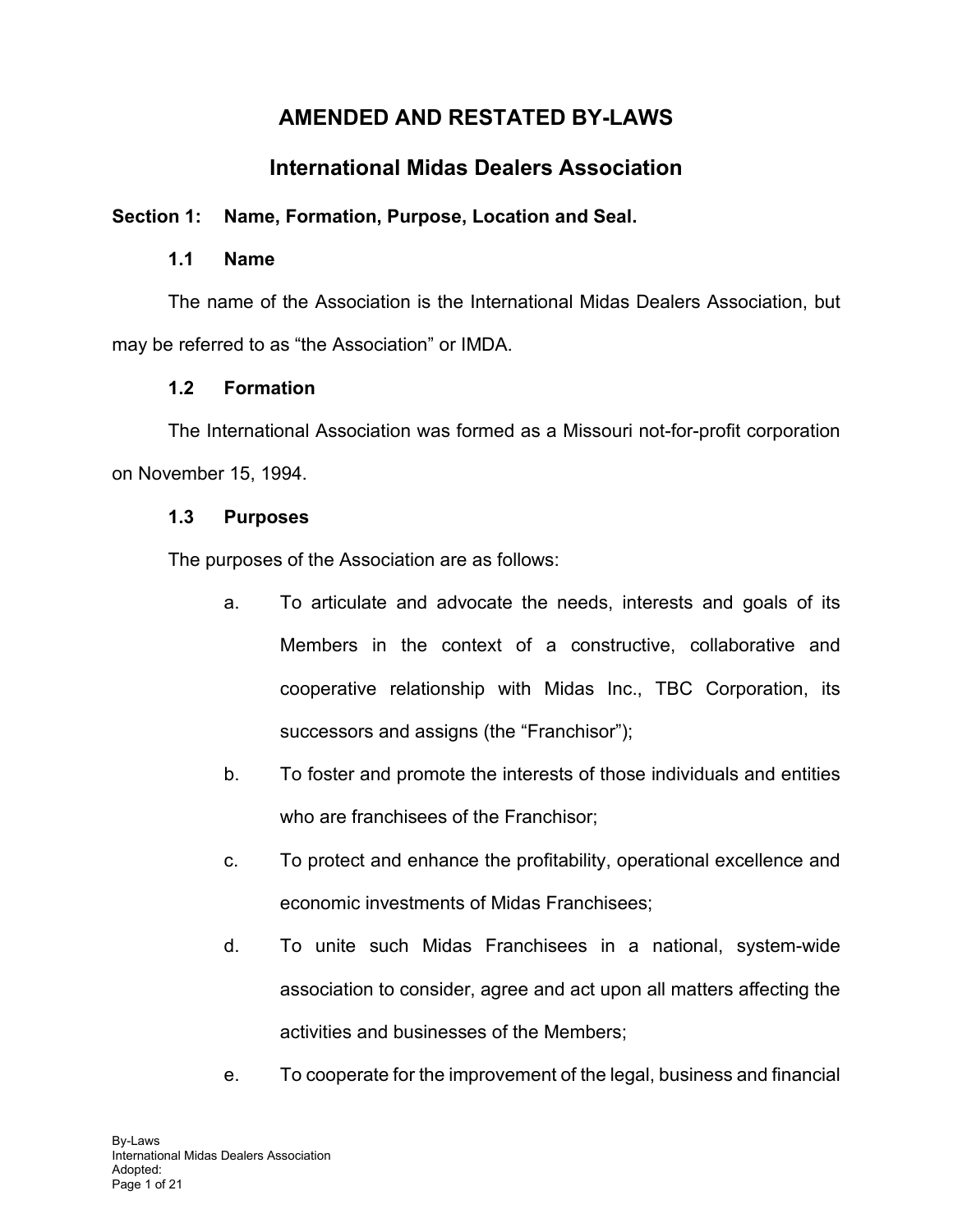conditions relating to Midas Franchisees;

- f. To secure, preserve, analyze, disseminate and distribute accurate and reliable information for its Members;
- g. To establish and perpetuate efficient and economical group purchasing cooperatives and enterprises for the benefit of its Members; and
- h. To articulate and advocate the needs and interests of its Members before legislative, administrative and judicial branches of local, state and national governments.

All policies and activities of this Association shall at all times be strictly in conformity with all applicable federal, state and local anti-trust, trade regulation and other legal requirements.

The Association shall have the power to perform any acts which are necessary or proper to accomplish its purposes and to the full extent permitted by the Missouri Nonprofit Corporation Law.

The purpose of this Association shall be solely educational and charitable and no part of the net earnings thereof shall inure to the benefit of any private individual. In the event of dissolution, the Association's property shall be applied to charitable purposes in accordance with the law in all respects as a court having jurisdiction in the premises may direct.

#### **1.4 Location**

The principal office of the Association shall be located in the state of Kansas. The Directors may change the location of the principal office from time to time.

#### **1.5 Seal**

By-Laws International Midas Dealers Association Adopted: Page 2 of 21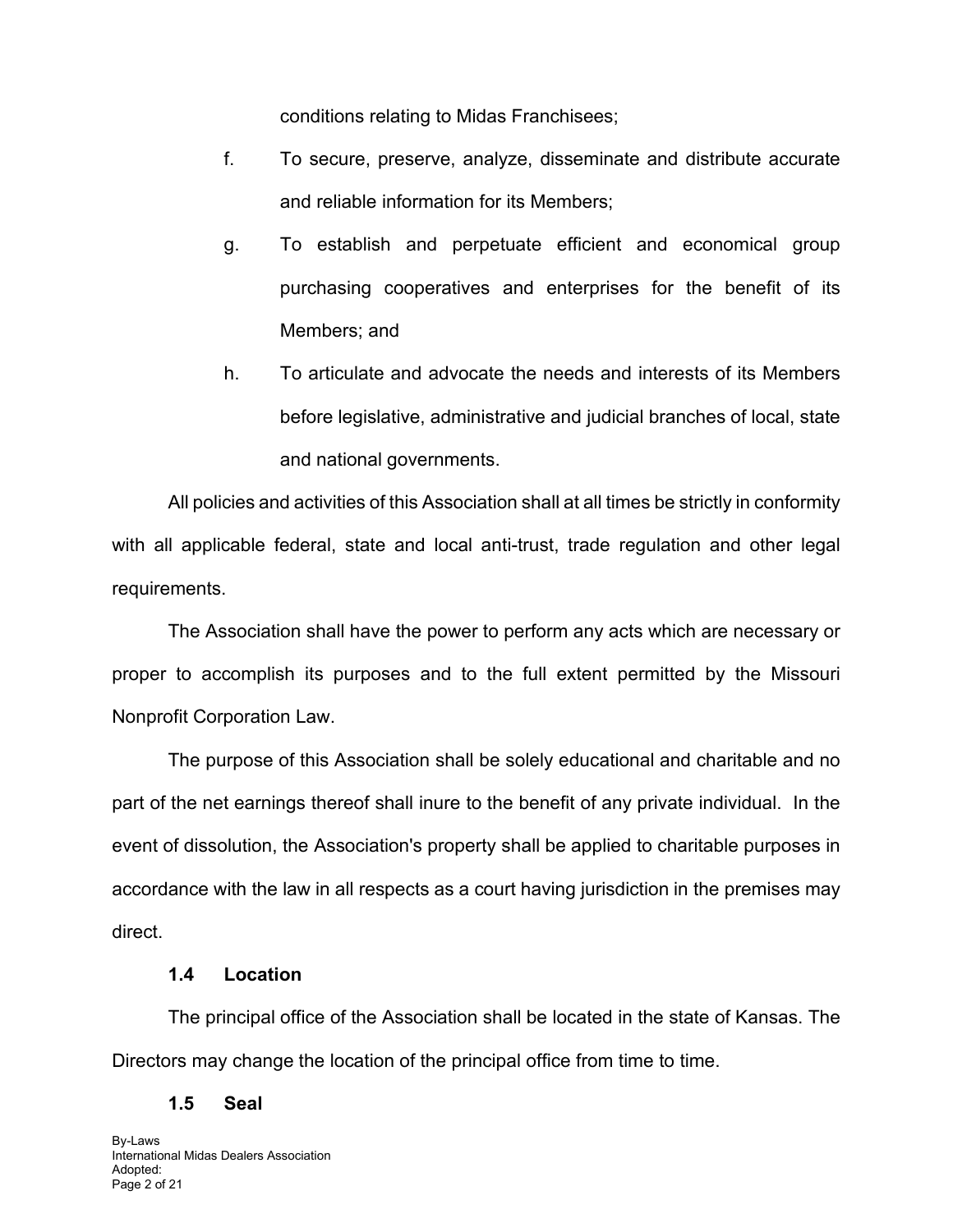The Directors may adopt and alter the seal of the Association.

#### **1.6 Fiscal Year**

The fiscal year of the Association, unless otherwise decided by the Directors, shall end on the last day of December in each year.

#### **Section 2: Members**

## **2.1 Qualifications**

Membership in the Association is open to all Franchisees of the Franchisor, its successors and assigns, located in the United States and in Canada, except those Franchisee entities in which the Franchisor or employee, officer, Director, subsidiary or affiliate of the Franchisor or any person related by blood or marriage to an employee, officer or Director of the Franchisor, owns more than three percent (3%) of the stock or other beneficial interest. A Franchisee entity is defined as a person, corporation, limited liability company or other legal entity that is a signatory to a Franchise Agreement with the Franchisor. A Franchisee or a Franchisee entity that is a signatory to more than one Franchise Agreement shall be entitled to one membership for each such Franchise Agreement.

## **2.2 Initiation Fees and Dues**

The dues payable by Members shall be determined by and may be changed from time to time by the Board of Directors. The Board of Directors shall have the authority to change the amount, frequency and manner of payment of dues upon reasonable notice to the Members.

## **2.3 Votes**

Each Member shall be entitled to one vote regardless of the number of shops under common ownership, management and control of that member. Business entities with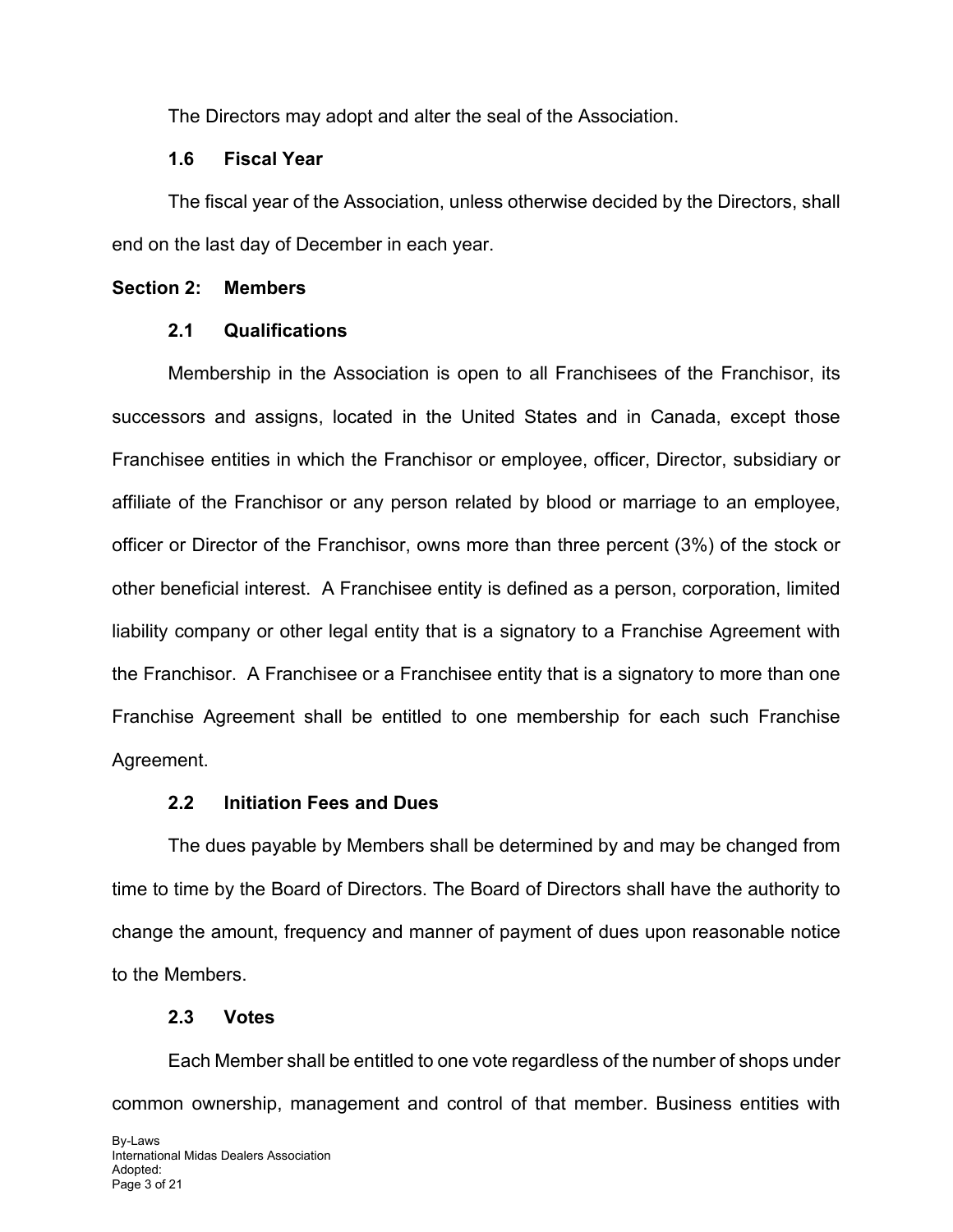more than one owner shall designate a person to cast the vote of such entity. If no such designation is made by the Franchisee entity, the owner designated to have managerial responsibility under the applicable provisions of the franchise agreement(s), shall be eligible to cast a vote of such entity.

#### **2.4 Voting Rights**

Only Members who are not in arrears on their financial obligations to the Association may vote at a regular or special meeting of the Association.

#### **2.5 Powers and Rights**

The Members shall have the right to elect Directors as provided in Section 4.1 and shall have such other powers and rights as are vested in them by law or these By-Laws.

**2.6 Suspension or Removal** A Member shall be removed (a) at such time as such Member is no longer a Franchisee of the Franchisor, or (b) for failure to pay dues or assessments to the Association within sixty (60) days following a written demand that it do so. A Member may be suspended or removed with cause by a two-thirds (2/3) vote of the Members in good standing. A Member may be removed for cause only after reasonable notice and an opportunity to be heard. No portion of the fees or dues paid by a suspended or removed Member shall be refunded.

#### **2.7 Resignation**

A Member may resign by delivering a written resignation to the President or Secretary of the Association, to a meeting of the Members or Directors or to the Association at its principal office. Such resignation shall be effective upon receipt (unless specified to be effective at some other time), and acceptance thereof shall not be necessary to make it effective unless it so states. No portion of the fees or dues paid by a resigning Member shall be refunded.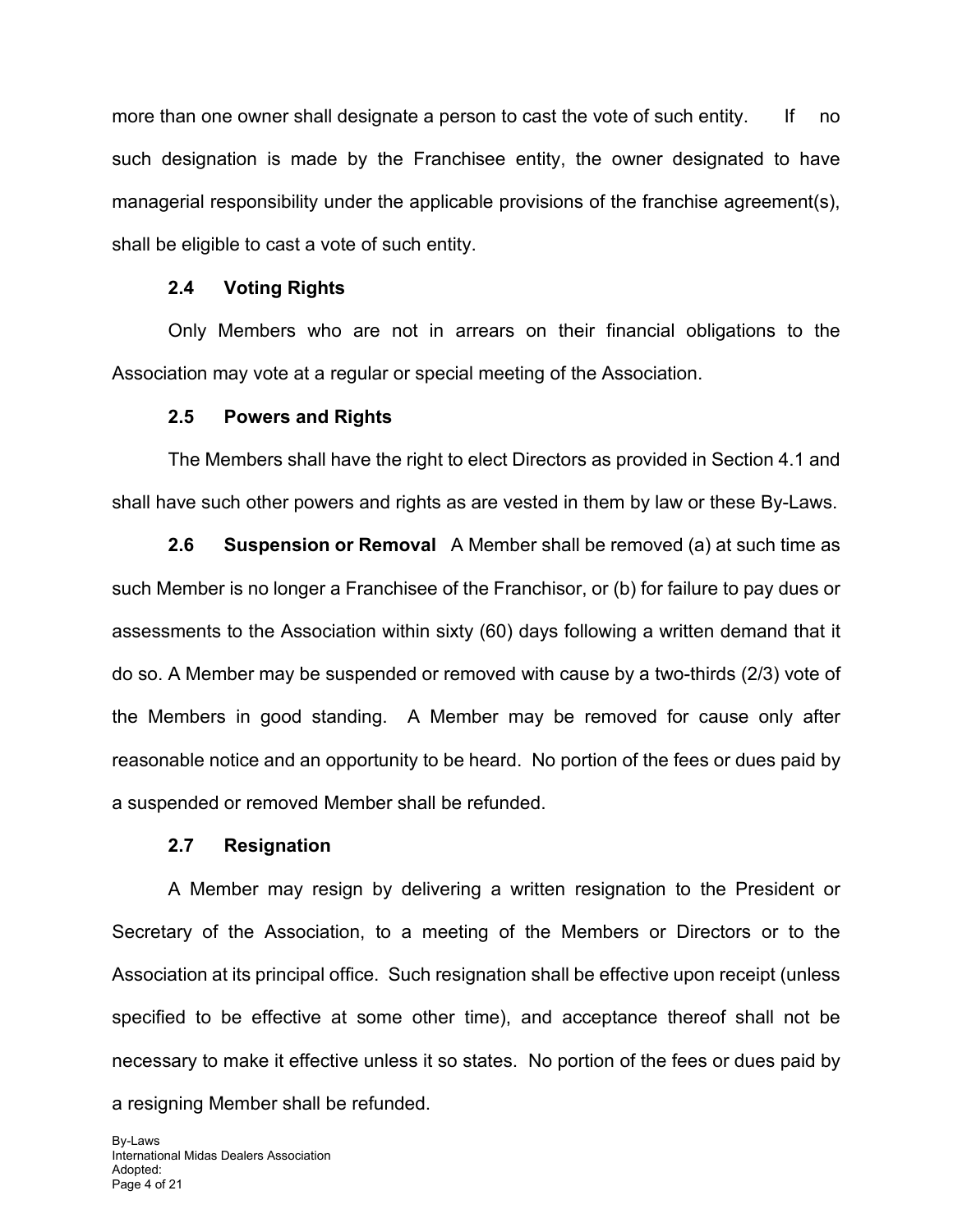#### **2.8 Meetings**

The primary meeting of the Members shall be held on such date and at such place within the United States or Canada as the Directors shall determine. The meeting may also be held by telephone, video conference call or other means of communication by which all members participating may simultaneously hear each other during the meeting. Notice of any change of the date of the meeting shall be given to all Members at least thirty (30) days before the new date fixed for such meeting.

If a primary meeting is not held as herein provided, a special meeting of the Members may be held in place thereof with the same force and effect of the primary meeting, and in such case all references in these By-Laws, except in this Section 2.10, to the primary meeting of the Members, shall be deemed to refer to such special meeting. Any such special meeting shall be called and notice shall be given as provided in Sections 2.10 and 2.11.

#### **2.9 Regular Meetings**

Regular meetings of the Members may be held at such places within the United States or Canada and at such times as the Directors may determine. Regular meetings may also be held by telephone, video conference call or other means of communication by which all members participating may simultaneously hear each other during the meeting.

#### **2.10 Special Meetings**

Special meetings of the Members may be held at any time and at any place within the United States or Canada. Special meetings may also be held by telephone, video conference call or other means of communication by which all members participating may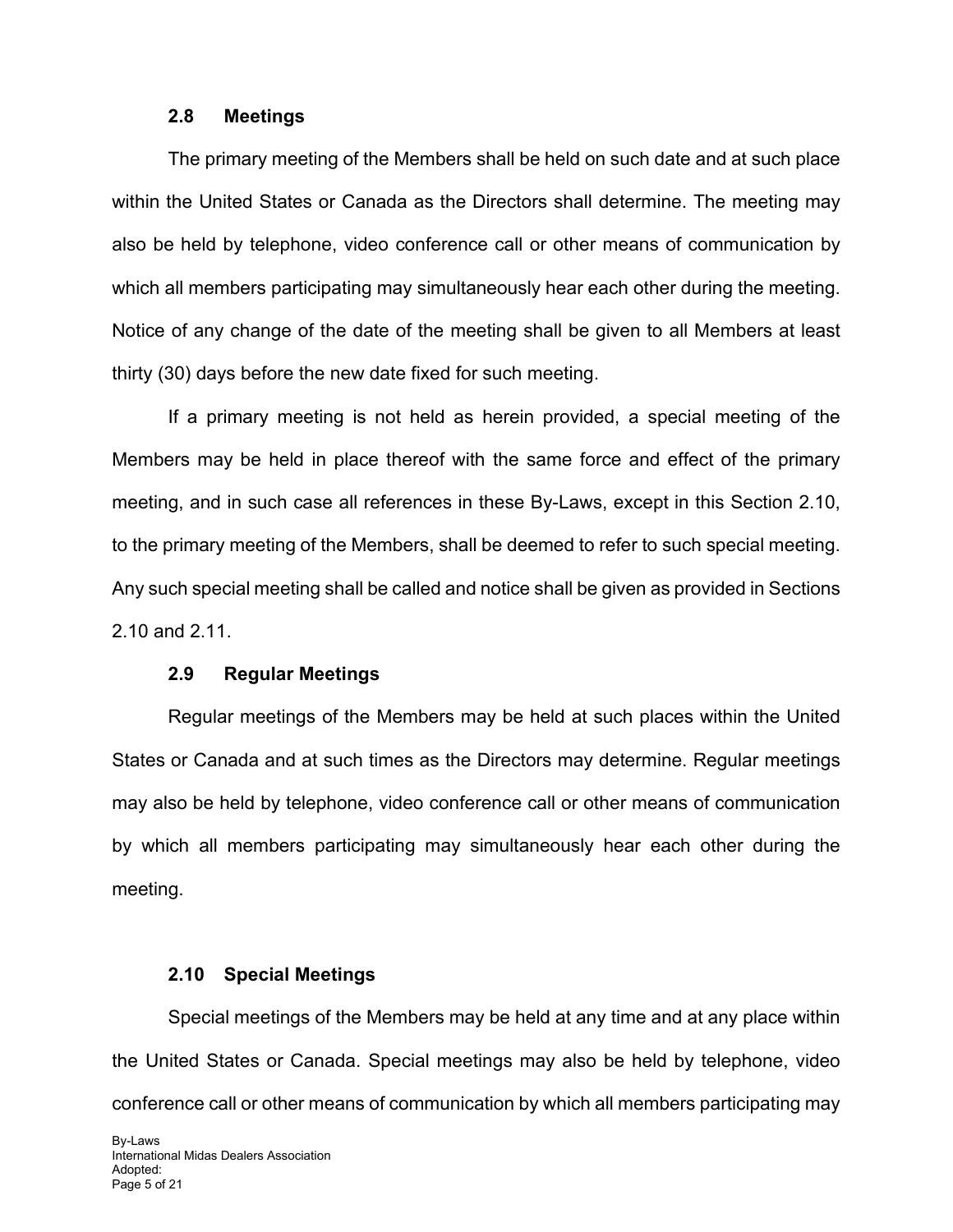simultaneously hear each other during the meeting. Special meetings of the Members may be called by the President or by a majority of the Directors, and shall be called by the Secretary, or in the case of the death, absence, incapacity or refusal of the Secretary, by any other officer, upon written application of twenty (20) or more Members in good standing.

- **2.11 Call and Notice**
- **a. Form of Notice.** Reasonable notice of the time and place of all meetings of the Members shall be given to each Member. Such notice need not specify the purposes of the meeting, unless otherwise required by law or these By-Laws or unless there is to be considered at the meeting (1) contracts or transactions of the Association with interested persons, (2) amendments to these By-Laws, (3) an increase or decrease in the number of Directors, or (4) removal or suspension of a Member or Director.
- **b. Reasonable and Sufficient Notice** Except as otherwise expressly provided, it shall be reasonable and sufficient notice to a Member to send notice by mail, facsimile or e-mail at least thirty (30) days prior to the meeting addressed to such Member at his or her usual or last known business or residence address.
- **c. Waiver of Notice** Whenever notice of a meeting is required, such notice need not be given to any Member if a written waiver of notice, executed by such Member before or after the meeting, is filed with the records of the meeting. A waiver of notice need not specify the purposes of the meeting unless such purposes were required to be specified in the notice of such meeting.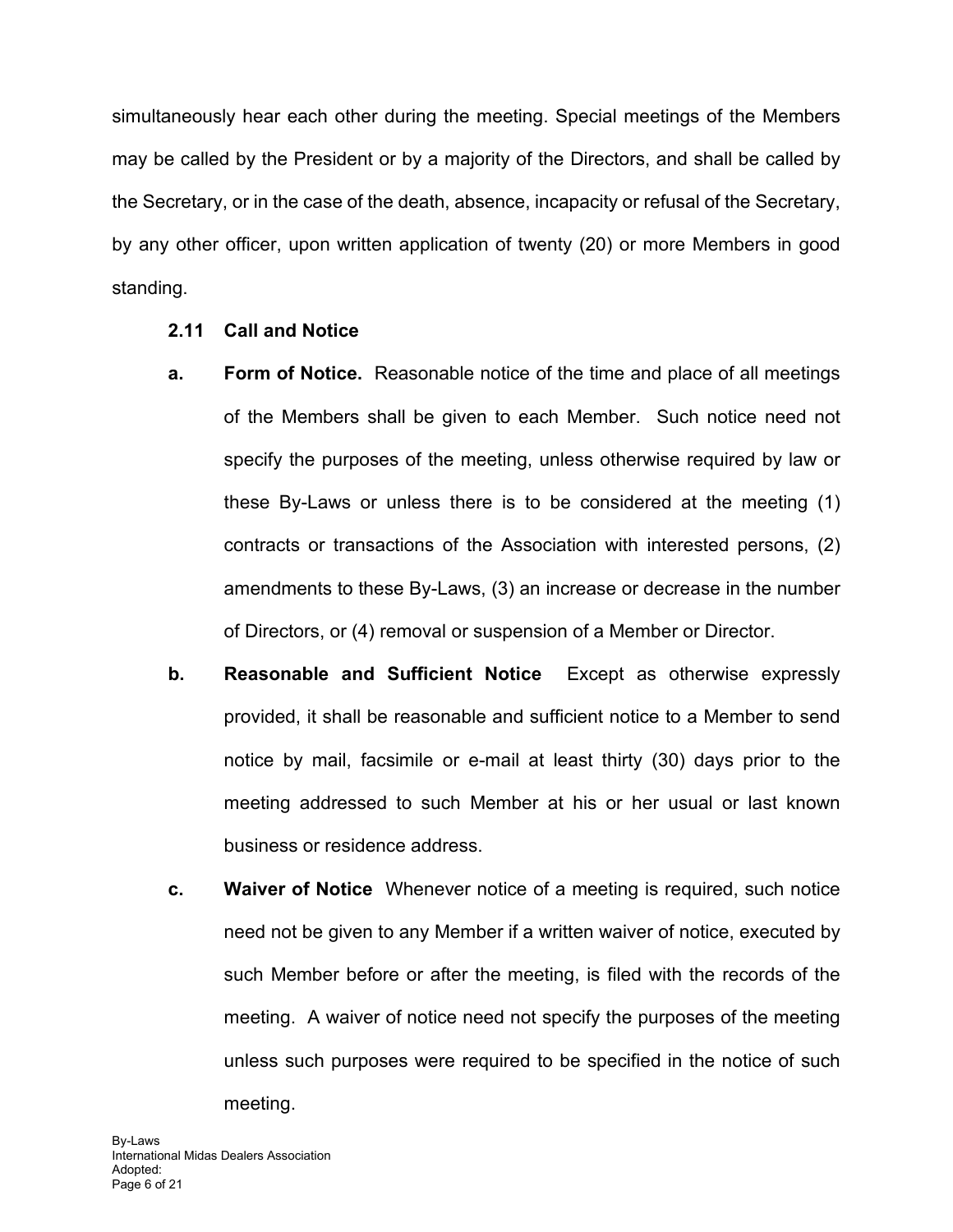#### **2.12 Quorum**

At any meeting of the Members, twenty five percent (25%) of the votes eligible to be cast by Members in good standing (whether present in person or by valid written proxy) shall constitute a quorum. Any meeting may be adjourned to such date or dates no more than ninety (90) days after the first session of the meeting by a majority of the votes cast upon the question, whether or not a quorum is present, and the meeting may be held as adjourned without further notice.

#### **2.13 Action by Vote**

When a quorum is present at any meeting, fifty percent plus one (50% plus 1) or simple majority vote of the votes properly cast by Members present in person or by valid written proxy shall decide any question, including election to any office, unless otherwise provided by law or these By-Laws.

#### **2.14 Action by Writing**

Any action required or permitted to be taken at any meeting of the Members may be taken without a meeting if all Members entitled to vote on the matter consent to the action in writing and the written consents are filed with the records of the meetings of the Members. Such consents shall be treated for all purposes as a vote at a meeting.

#### **2.15 Proxies and Ballots**

Members may vote either in person, by issue-specific written proxy dated not more than three (3) months before the meeting named therein and where applicable, with specific directions as to the vote or votes to be cast, or by ballot. Proxies shall be filed with the Secretary or other person responsible for recording the proceedings of the meeting. Such proxies shall entitle the holders thereof to vote, and such ballots shall be recorded as a vote Unless otherwise specifically limited by their terms, the proxy shall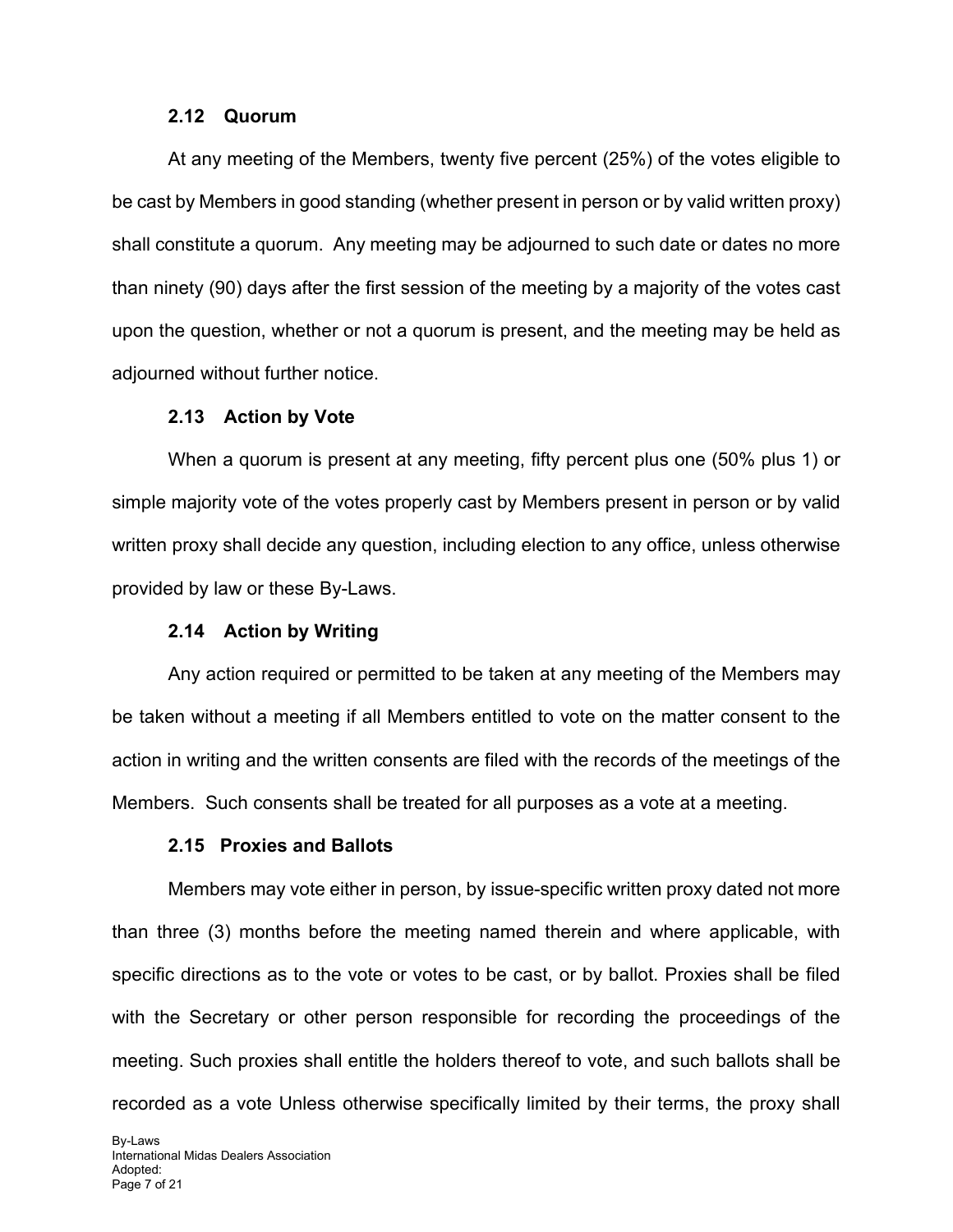terminate after the final adjournment of such meeting. Any solicitation, by electronic or otherwise, for votes by ballot shall indicate the number of responses needed to meet the quorum requirements, the percentage of approvals necessary to approve each matter, and specify the time by which a ballot must be received by the Association.

# **Section 3: Sponsors, Benefactors, Contributors, Advisors, Friends of the Association**

The Directors may designate certain persons or groups of persons or corporate or other entities as sponsors, benefactors, contributors, advisers or friends of the Association or such other title as they deem appropriate. Such persons shall serve in an honorary capacity and, except as the Directors shall otherwise designate, shall in such capacity have no right to notice of or to vote at any meeting, shall not be considered for purposes of establishing a quorum, and shall have no other rights or responsibilities.

#### **Section 4: Board of Directors**

## **4.1 Number and Election**

The governing board of the Association shall be a Board of Directors which shall consist of twelve (12) Directors.

Eight (8) directors shall be appointed by the Board of Directors and four (4) Directors shall be elected, as set forth in Section 6, one (1) from each of the Regions set forth below:

| <b>Division</b> | <b>States</b>                                                       | <b>Number of Directors</b> |
|-----------------|---------------------------------------------------------------------|----------------------------|
|                 | California, Hawaii, Alaska, Idaho, Montana, Nevada,                 |                            |
| U.S. Western    | Oregon, Utah, Washington, Arizona, Colorado, New<br>Mexico, Wyoming |                            |
|                 | Iowa, Missouri, Nebraska, Kansas, North Dakota,                     |                            |
| U.S. Central    | South Dakota, Illinois, Minnesota, Wisconsin,                       |                            |
|                 | Indiana, Texas, Arkansas, Michigan and Oklahoma                     |                            |
|                 | Louisiana, Mississippi, North Carolina, South                       |                            |
| U.S. Eastern    | Carolina, Georgia, Alabama, Virginia, West Virginia,                |                            |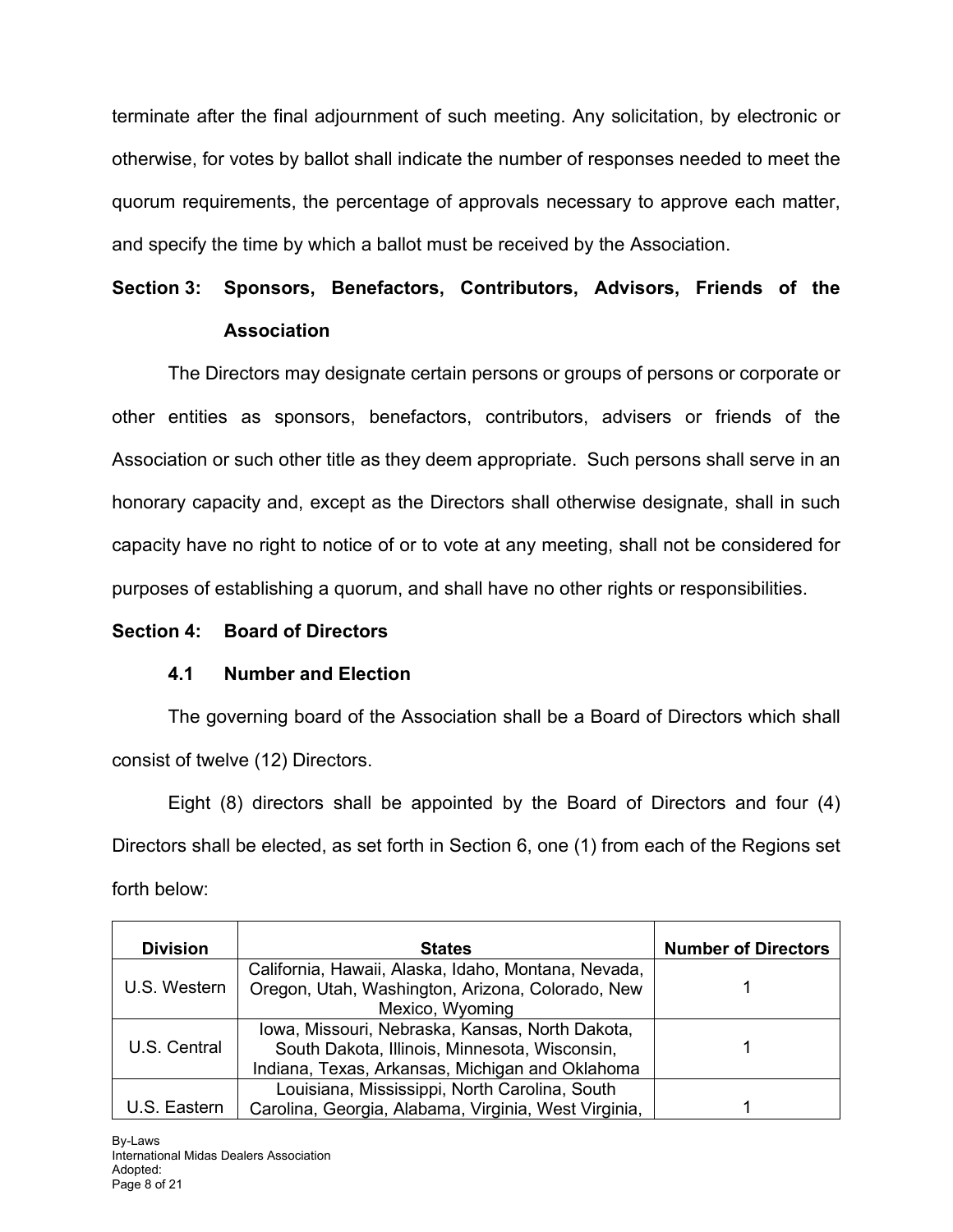|        | Maryland, Florida, Ohio, Pennsylvania, New York,  |  |
|--------|---------------------------------------------------|--|
|        | Connecticut, Massachusetts, New Hampshire,        |  |
|        | Vermont, Tennessee, Kentucky, Rhode Island,       |  |
|        | Delaware, New Jersey Maine                        |  |
|        | Prince Edward Island, Nova Scotia, New Brunswick, |  |
| Canada | Newfoundland, Northern Territories, Ontario,      |  |
|        | Québec Province, Ontario, Manitoba, Nunavut,      |  |
|        | Yukon, Saskatchewan, Alberta and British Columbia |  |

At any special or regular meeting, the Board of Directors may increase the number of directors and elect new directors to complete the number so fixed; or they may decrease the number of Directors, but only to eliminate vacancies existing by reason of the death, resignation, removal or disqualification of one or more directors. A Director must be a Member in good standing.

#### **4.2 Tenure**

Directors will serve three-year terms, commencing as of the date of their election or appointment. Appointed and elected Directors may serve three consecutive three-year terms. If they wish to serve any additional terms, they must take a hiatus of at least 12 months to allow others an opportunity to serve. The required hiatus may be waived in extenuating circumstances and with unanimous approval by the Board of Directors.

#### **4.4 Powers**

The affairs of the Association shall be managed by the Directors who shall have and may exercise all the powers of the Association, except those powers reserved to the Members by law or these By-Laws, to effectuate the purposes of this Association.

#### **4.5 Committees**

The Directors may elect or appoint one or more committees and may delegate to any such committee or committees any or all of their powers. Any committee to which the powers of the Directors are delegated shall consist solely of Directors. Unless the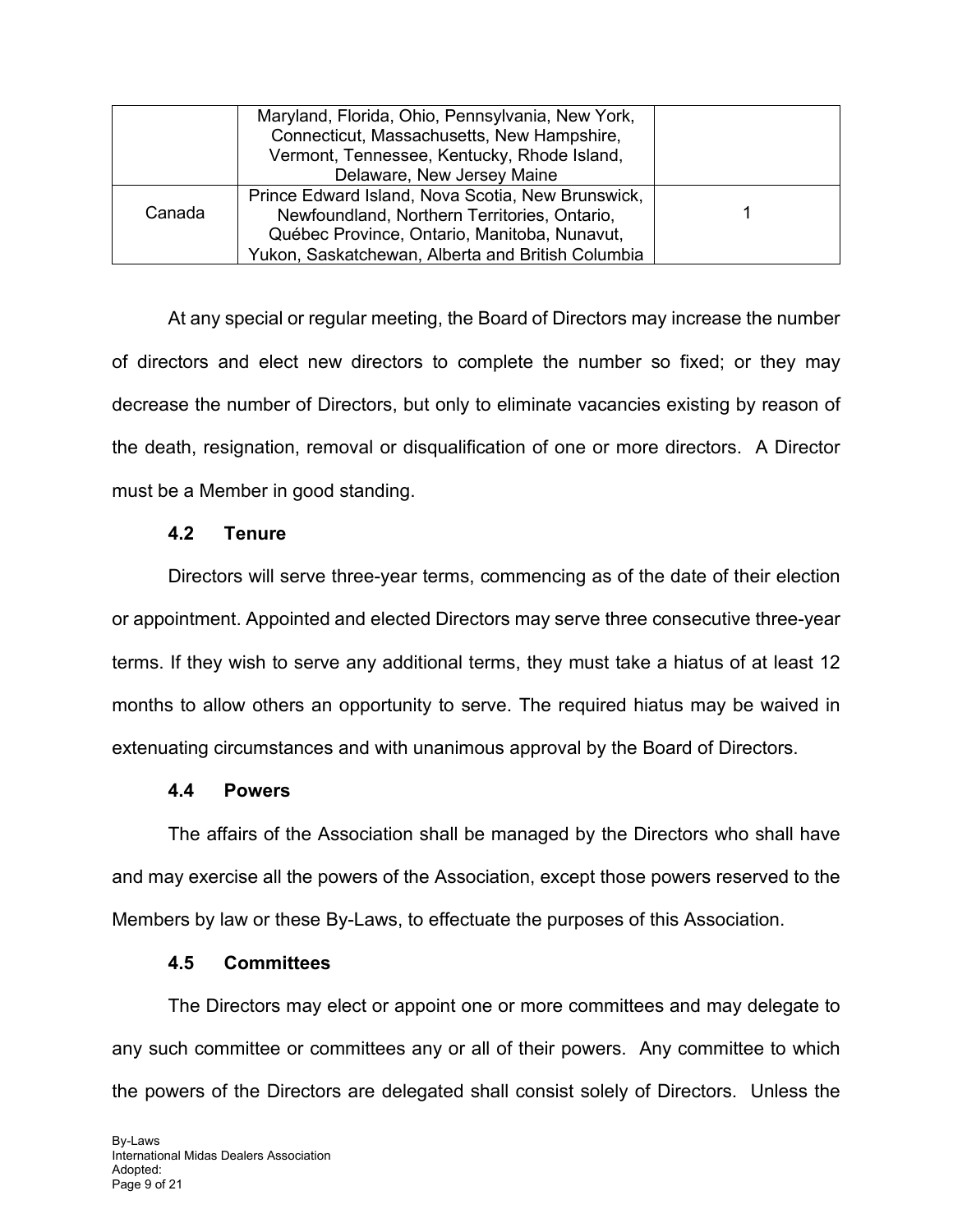Directors otherwise designate, committees shall conduct their affairs in the same manner as is provided in these By-Laws for the Directors. The members of any committee shall remain in office at the pleasure of the Directors.

#### **4.6 Suspension or Removal**

A Director may be suspended or removed with cause by a two-thirds (2/3) vote of the Members. A Director may be removed with cause only after not less than twenty-one (21) days written notice and an opportunity to be heard.

#### **4.7 Resignation**

A Director may resign by delivering his or her written resignation to the President or the Secretary of the Association, to a meeting of the Members or Directors or to the Association at its principal office. Such resignation shall be effective upon receipt (unless specified to be effective at some other time) and acceptance thereof shall not be necessary to make it effective unless it so states.

#### **4.8 Vacancies**

The Board of Directors shall fill vacancies among the Officers and Directors for unexpired terms, unless in the case of a vacancy among the Directors the Members of the Association, at a special meeting called for such purpose, choose to fill such vacancies prior to the meeting of the Board of Directors following the resignation or removal of such Director.

#### **4.9 Regular Meetings**

Regular meetings of the Directors may be held at such places and at such times as the Directors may determine and may be held by telephone, video conference call or other means of communication by which all directors participating may simultaneously hear each other during the meeting.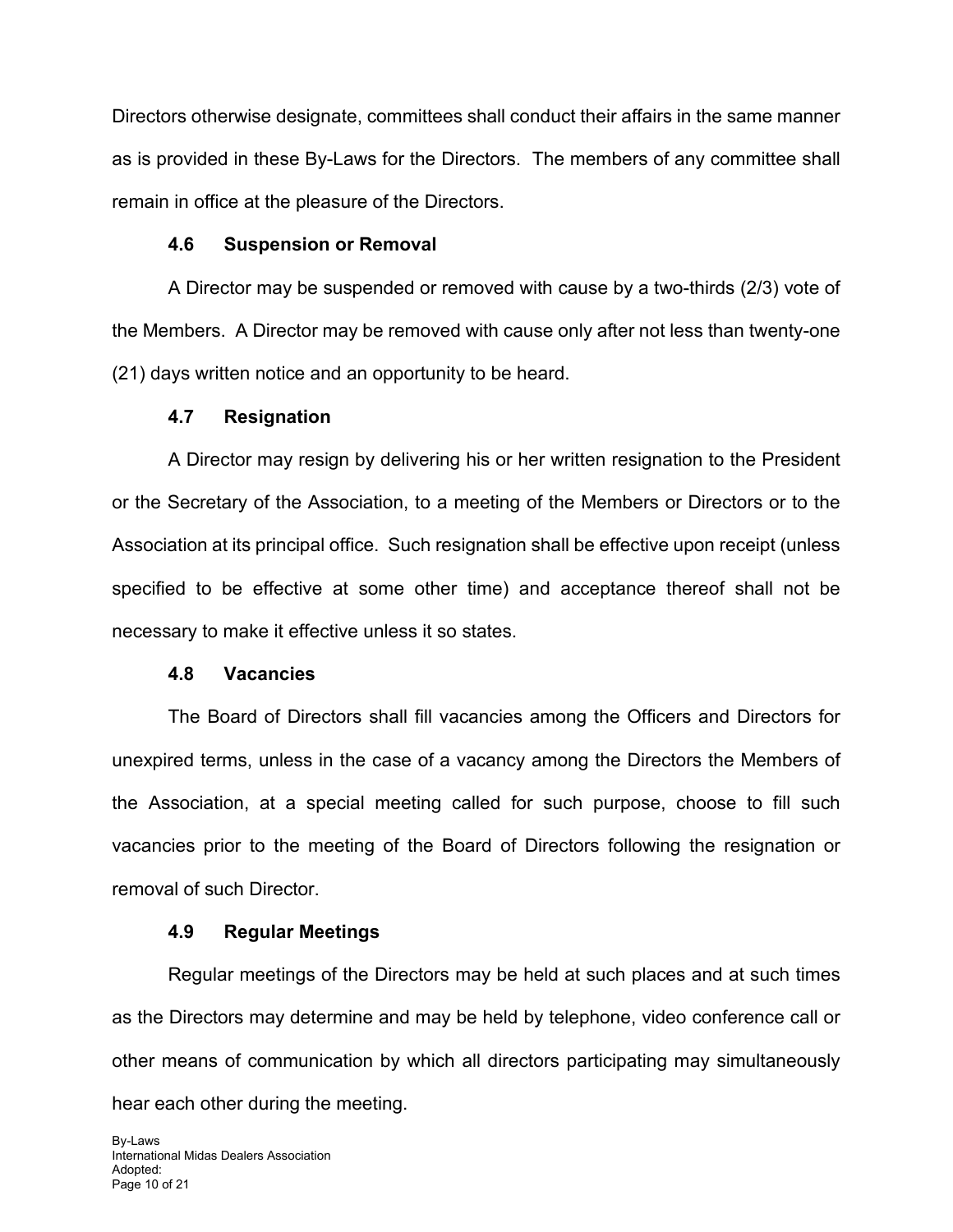#### **4.10 Special Meetings**

Special meetings of the Directors may be held at any time and at any place when called by the President or by three or more Directors and may be held by telephone, video conference call or other means of communication by which all directors participating may simultaneously hear each other during the meeting.

#### **4.11 Call and Notice**

- **a. Regular Meetings** No call or notice shall be required for regular meetings of Directors, provided that reasonable notice (1) of the first regular meeting following the determination by the Directors of the times and places for regular meetings shall be given to absent Directors, (2) specifying the purpose of a regular meeting shall be given to each Director if either contracts or transactions of the Association with interested persons or amendments to these By-Laws are to be considered at the meeting and (3) shall be given as otherwise required by law or these By-Laws.
- **b. Special Meetings** Reasonable notice of the time and place of special meetings of the Directors shall be given to each Director. Such notice need not specify the purposes of a meeting, unless otherwise required by law or these By-Laws or unless there is to be considered at the meeting (1) contracts or transactions of the Association with interested persons, (2) amendment to these By-Laws, or (3) removal or suspension of an Officer.
- **c. Reasonable and Sufficient Notice** Except as expressly provided, it shall be reasonable and sufficient notice to a Director to send notice by mail, facsimile or e-mail at least fifteen (15) days before the meeting addressed to such Director at his or her usual or last known business address.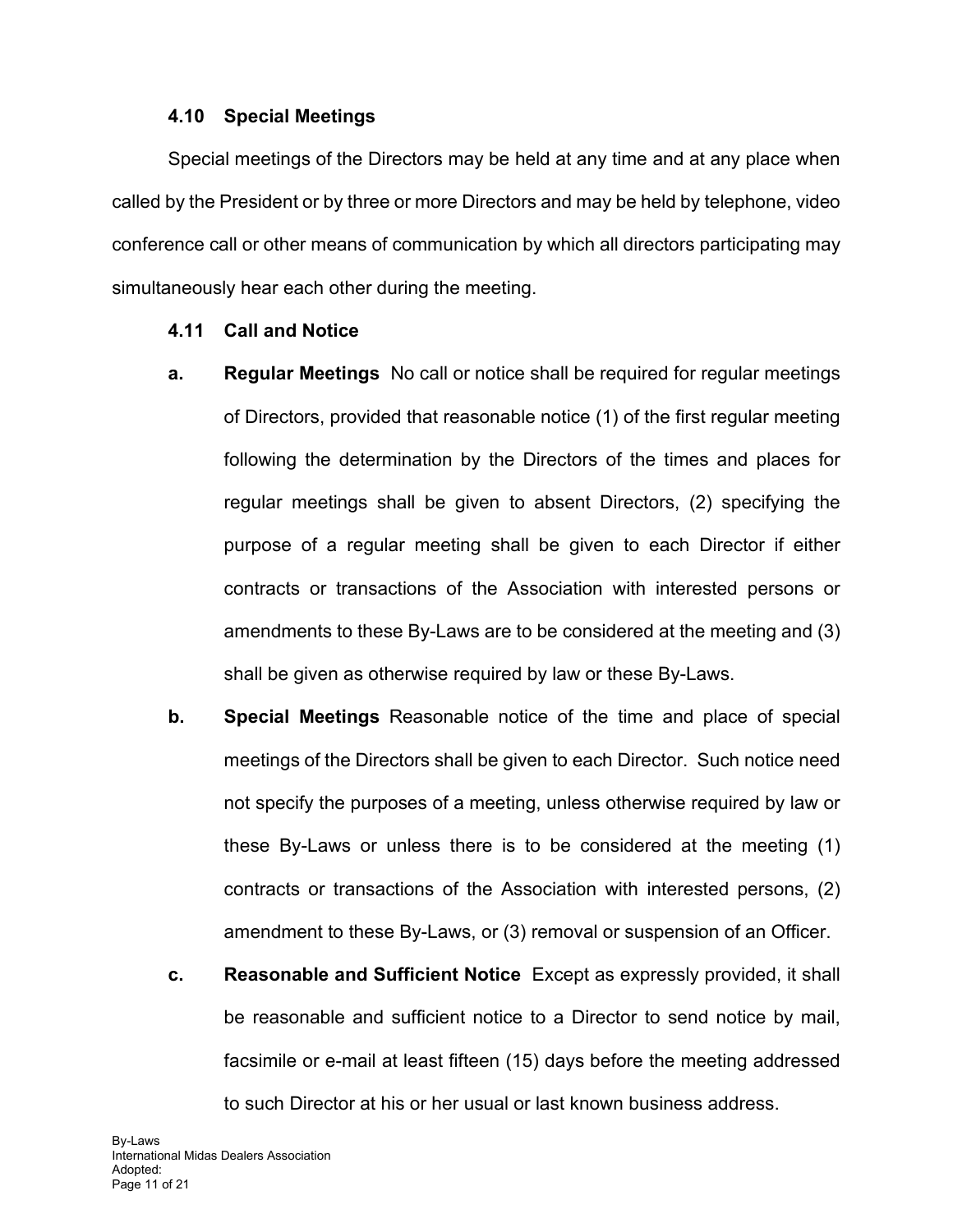**d. Waiver of Notice** Whenever notice of a meeting is required, such notice need not be given (1) to any Director if a written waiver of notice is filed before or after the meeting, with the records of the meeting or, (2) to any Director who attends the meeting without protesting prior thereto or at its commencement that lack of notice to him. A waiver of notice need not specify the purposes of the meeting unless such purposes were required to be specified in the notice of such meeting.

#### **4.12 Quorum**

At any meeting of the Directors, two-thirds (2/3) of the Directors then in office shall constitute a quorum. Any meeting may be adjourned by a majority of the votes cast upon the question, whether or not a quorum is present, and the meeting may be held as adjourned without further notice.

#### **4.13 Action by Vote**

When a quorum is present at any meeting, a majority of the Directors voting in person or by written proxy shall decide any question unless otherwise provided by the law or these By-Laws.

#### **4.14 Action by Writing**

Any action required or permitted to be taken at any meeting of the Directors may be taken without a meeting if all of the Directors consent to the action in writing and the written consents are filed with the records of the meetings of the Directors. Such consents shall be treated for all purposes as a vote of a meeting.

#### **4.15. Compensation**

Directors shall not be entitled to receive compensation for their services to the Association as Directors.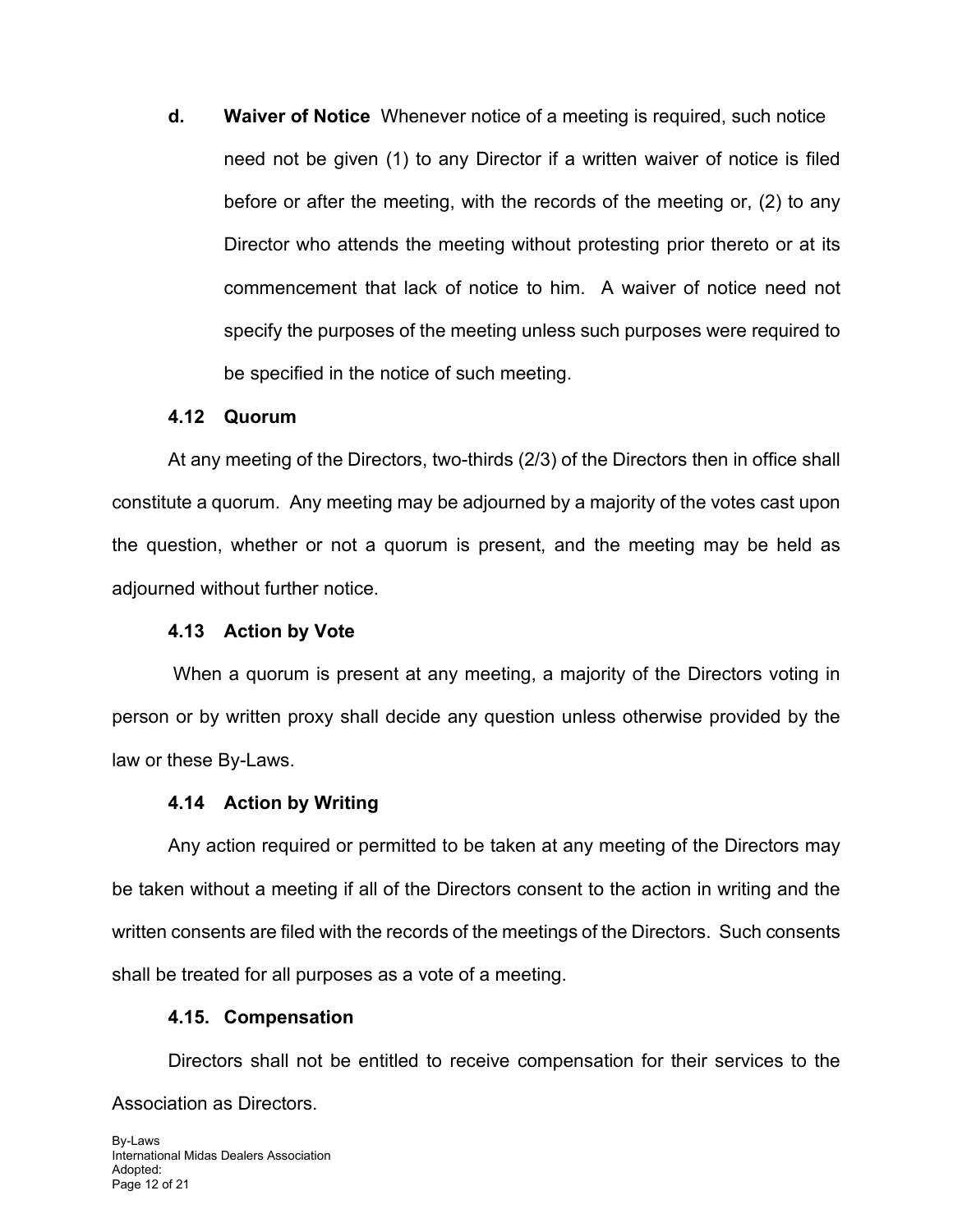#### **4.16 Director Compliance**

Directors shall at all times comply with their obligations as set forth on Attachment A to these bylaws.

#### **Section 5: Officers**

#### **5.1 Number and Qualification**

The officers of the Association shall be a President, a Vice President, a Secretary/Treasurer, an Immediate Past President and such other officers, if any, as the Directors may determine. The Association may also have such employees and agents, if any, as the Directors may appoint. A person may be both a Director and an officer but may not hold more than one position as an officer at the same time. If required by the Directors, any officer shall give the Association a bond for the faithful performance of his or her duties in such amount and with such surety or sureties as shall be satisfactory to the Directors.

#### **5.2 Election**

The Officers shall be elected by the Directors.

#### **5.3 Tenure**

The Officers shall each hold office until one year following his or her election and/or until a successor is chosen, serving no more than three consecutive years or until such officer sooner dies, resigns, is removed or becomes disqualified.

#### **5.4 President**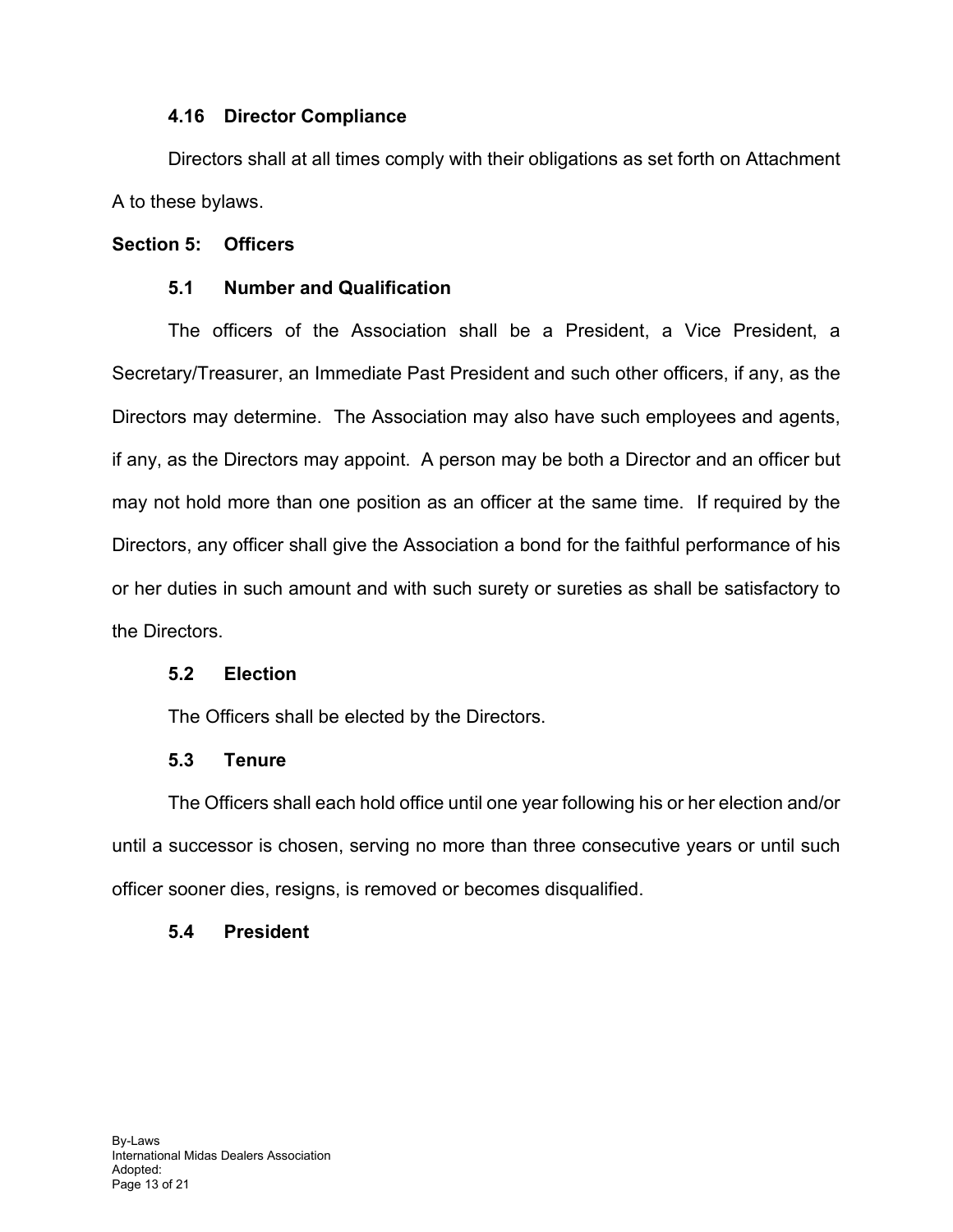The President shall be the Chair of the Board of Directors, shall be the chief executive officer of the Association and, subject to the control of the Directors, shall have general charge and supervision of the affairs of the Association. The President shall further perform duties ordinarily incident to such office in similar associations, and such other duties as the Board of Directors may from time to time designate.

## **5.5 Vice President**

The Vice President shall have and may exercise all of the powers and duties of the President during the absence of the President or in the event of his or her inability to act. The Vice President shall also have such additional duties and powers as the Directors shall determine

## **5.6 Secretary/Treasurer**

The Secretary/Treasurer shall perform all the customary functions of those positions. The Secretary/Treasurer shall have such additional duties and powers as the Directors shall determine.

## **5.7 Immediate Past President**

The Immediate Past President shall act as the chair of the Nominating Committee and shall provide advice and consultation to the Officers.

## **5.8 Executive Director**

The Board may retain or employ an Executive Director, a General Counsel and such other staff as the affairs of the Association require. Each of them shall be subject to the supervision and oversight of the Board.

## **5.9 Suspension or Removal**

An Officer may be suspended or removed with or without cause by a two-thirds (2/3) vote of the Members at any annual or special meeting called for such purpose or at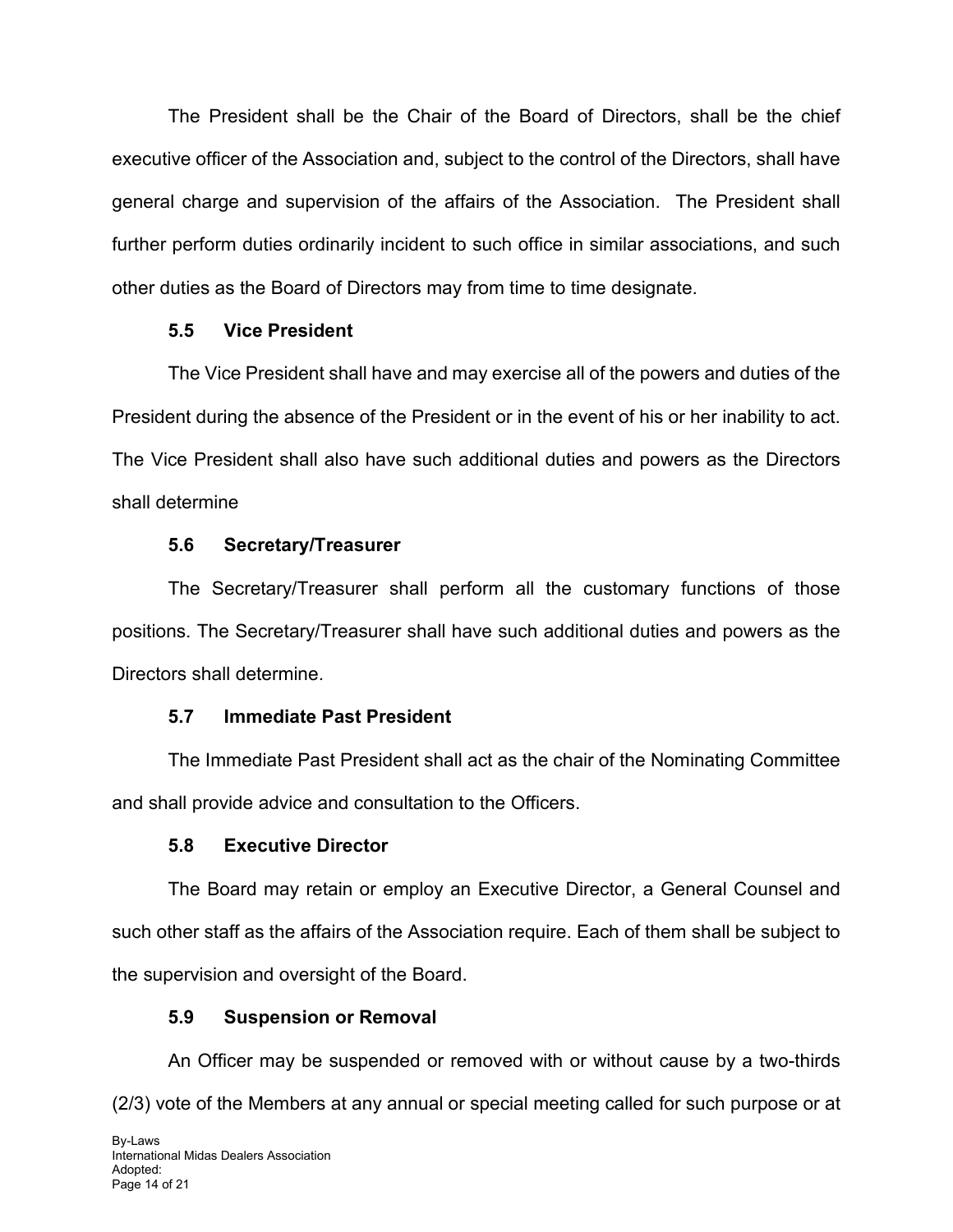any regular meeting. An Officer may be removed with cause only after reasonable notice and an opportunity to be heard.

#### **5.9 Resignation**

An Officer may resign by delivering a written resignation to the President or the Secretary of the Association, to a meeting of the Members or the Directors, or to the Association at its principal office. Such resignation shall be effective upon receipt (unless specified to be effective at some other time), and acceptance thereof shall not be necessary to make it effective unless it so states.

#### **5.9 Vacancies**

If the office of any Officer becomes vacant, other than the office of the Immediate Past President, the Directors shall elect a successor. Each such successor shall hold office for the unexpired term, and in the case of the President, Vice President and Secretary/Treasurer until a successor is elected and qualified, or in each case until the officer sooner dies, resigns, is removed or becomes disqualified.

## **5.10 Compensation**

Officers shall not be entitled to receive compensation for their services to the Association as officers. However, officers may be reimbursed for reasonable out-ofpocket expenses while attending to Association business, as and to the extent approved by the Board and conformity with any Board approve policy regarding expense reimbursements.

## **Section 6: Nominating Committee**

## **6.1 Number and Election**

The Nominating Committee shall consist of three (3) members: the Vice President, plus two (2) members selected by the Vice President within thirty (30) days of the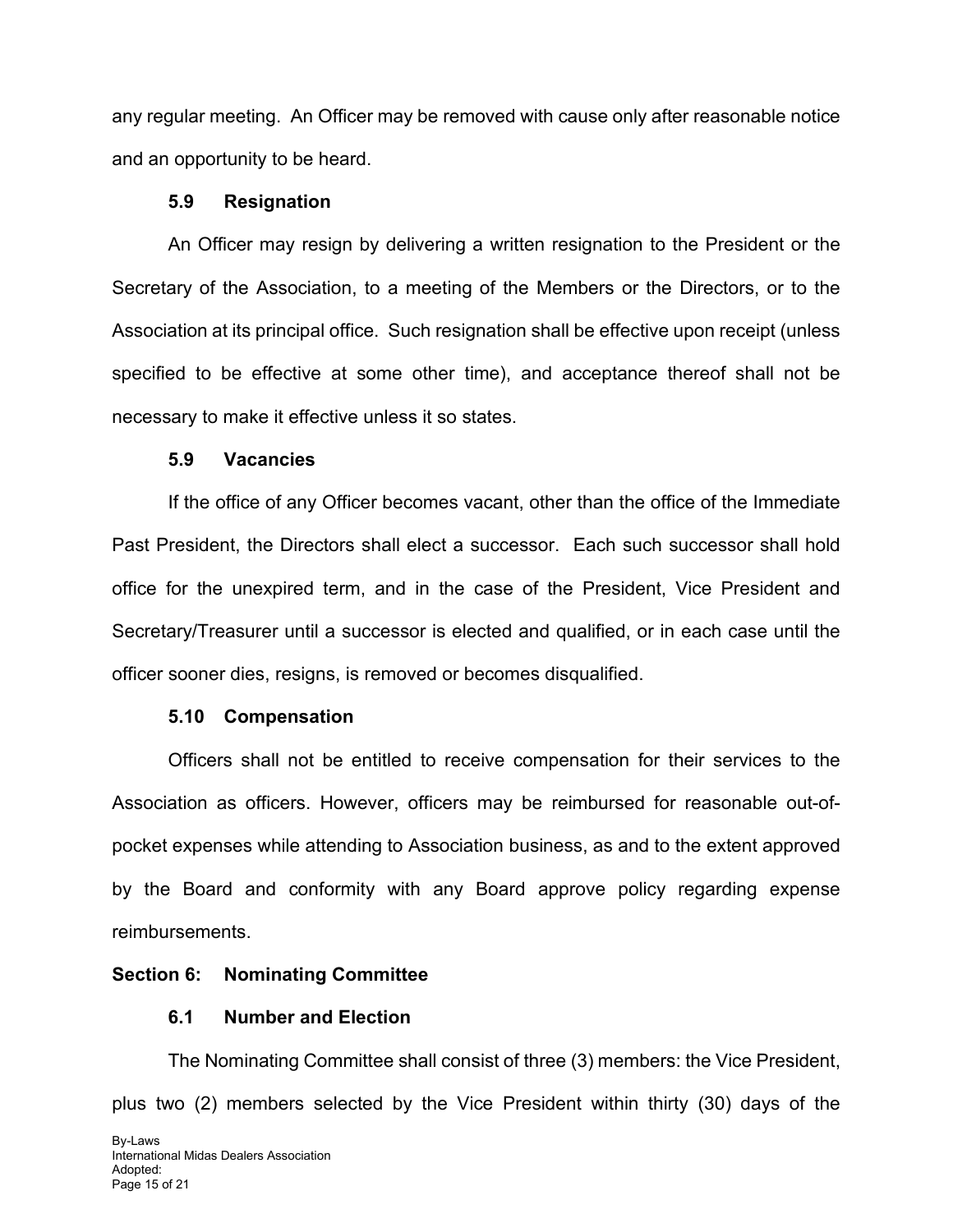membership vote.

#### **6.2 Chair**

The Chair of the Nominating Committee shall be the Vice President of the Association.

#### **6.3 Slate**

The Nominating Committee shall conduct a call for nominations not less than sixty (60) days prior to the creation of the Slate. The Nominating Committee will then create the Slate of Candidates according to both Membership Nominations and Committee recommendations for each of the Regions set forth in Section 4.1. The Slate shall be furnished to the Secretary and IMDA Central Office not less than thirty days (30) days prior to the official vote, and shall be published to the Members by Region for a vote within fifteen (15) days thereafter.

#### **Section 7: Execution of Papers**

Except as the Directors may generally or in particular cases authorize the execution thereof in some other manner, all deeds, leases, transfers, contracts, bonds, notes, checks, drafts and other obligations made, accepted or endorsed by the Association shall be signed by the President or the Secretary/Treasurer.

#### **Section 8: Personal Liability**

The Members, Directors and Officers of the Association shall not be personally liable for any debt, liability or obligation of the Association. All persons, corporations, associations or other entities extending credit to, contracting with, or having any claim against the Association, may look only to the funds and property of the Association for the payment of any such contract or claim, or for the payment of any debt, damages, judgment or decree or of any money that may otherwise become due or payable to them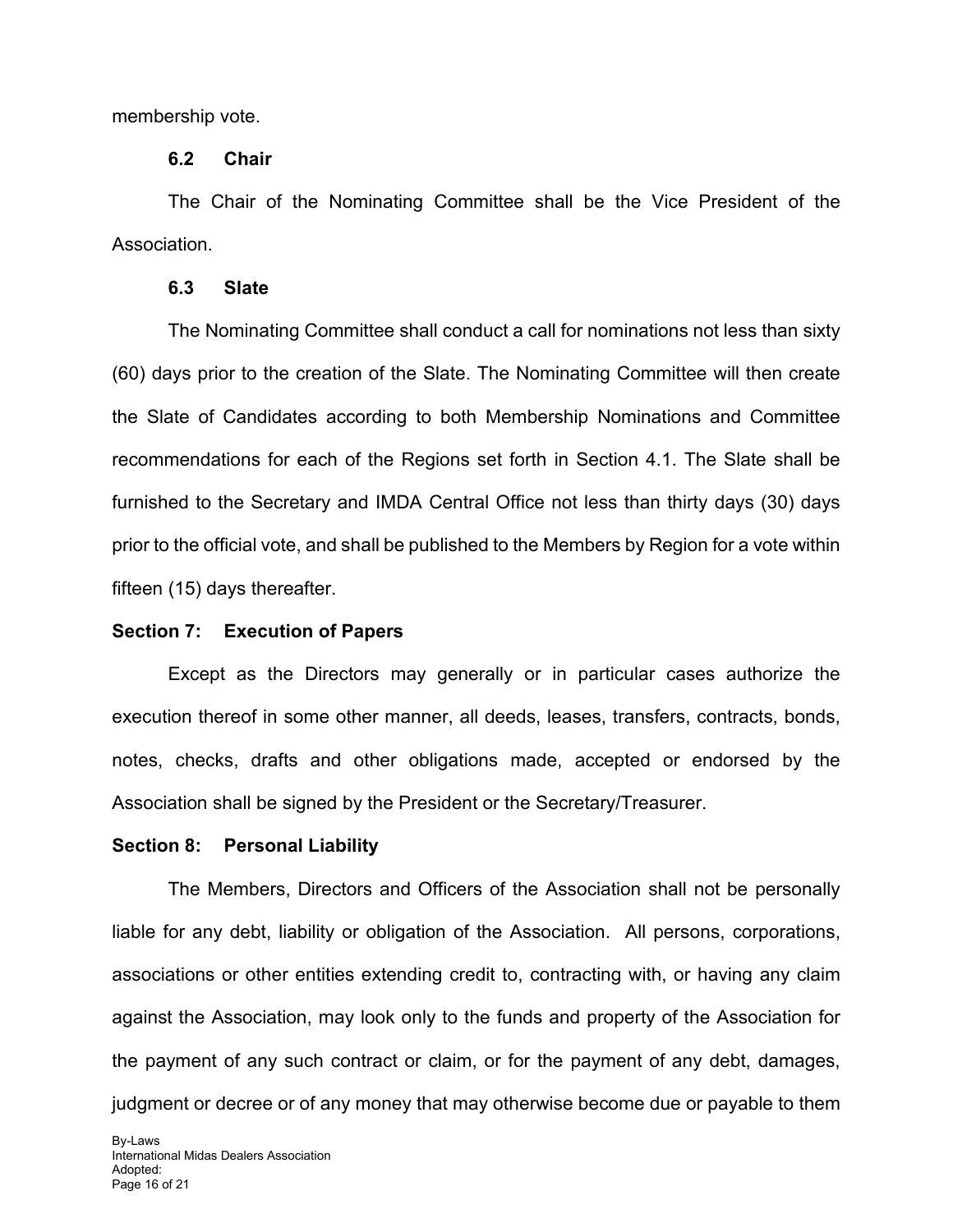from the Association.

#### **Section 9: Emergency By-Laws**

#### *9.1 Introduction*

The emergency bylaws provided in this section shall be operative only during any emergency resulting from an attack on the United States or Canada, or during any nuclear, atomic, worldwide pandemic or natural disaster, or during the existence of any catastrophe or other similar emergency condition, as a result of which a quorum of the Board cannot readily be convened for action. To the extent not inconsistent with these emergency by-laws, the by-laws of the Association shall remain in effect during any emergency and upon its termination these emergency by-laws shall cease to be operative.

## **9.2. Notice and Quorum**

During any such emergency, a meeting of the Board may be called by any Director by giving not less than 24-hours' notice thereof to such of the Directors as it may be feasible to reach at the time and by such means as may be feasible at the time. The notice shall specify the time and the place of the meeting. At any such meeting, three (3) members of the then-existing Board shall constitute a quorum, which may act by majority vote.

#### **9.3 Meetings**

At any meeting called in accordance with Section 9.2 of this Article, the Board may modify, amend or add to the provisions of this section so as to make any provision that may be practical or necessary for the circumstances of the emergency.

## **9.4 Authority**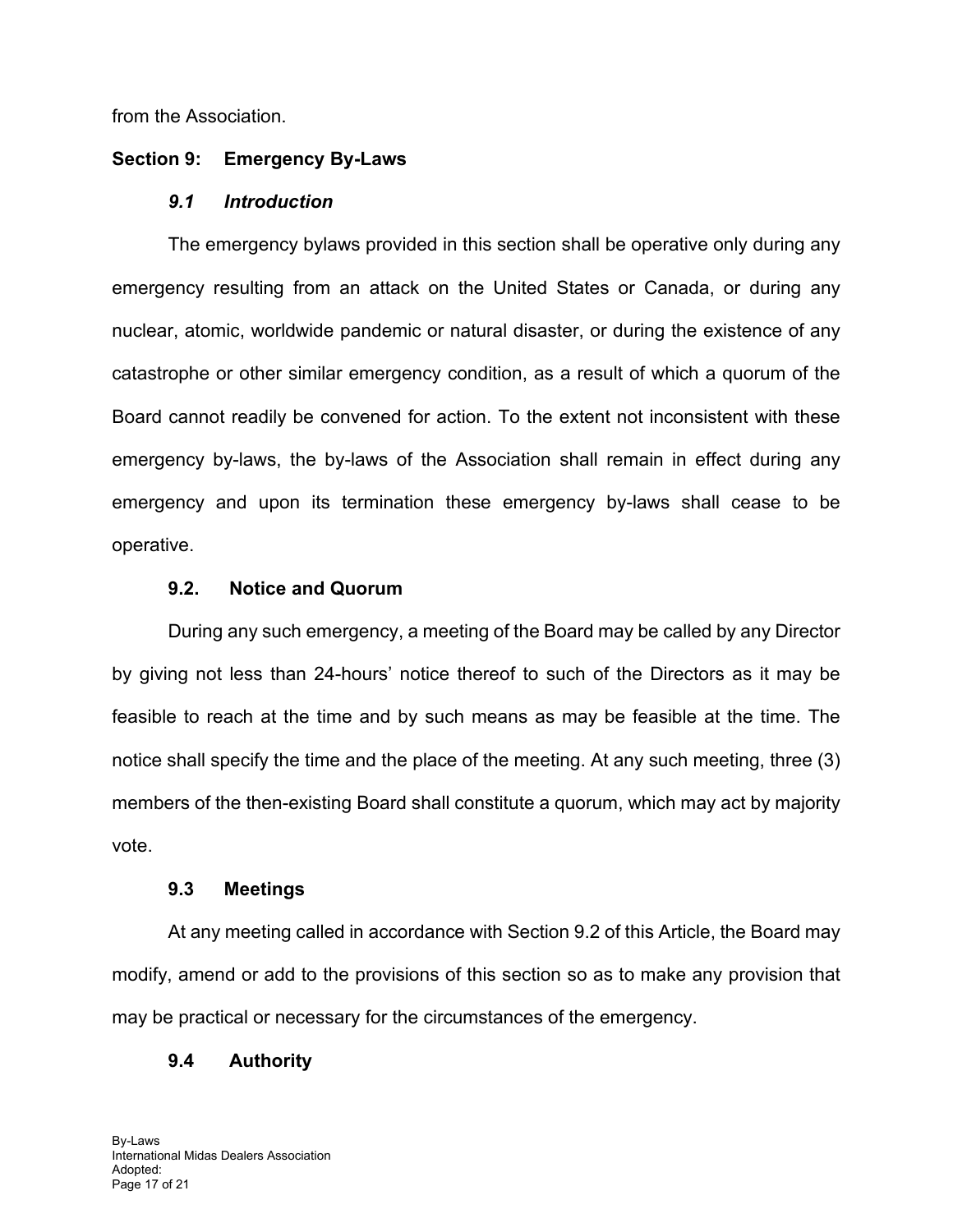The Board is empowered with the maximum authority possible under Section 355.121 of the Missouri Nonprofit Corporation Law and all other applicable law, to conduct the interim management of the affairs of the Association in an emergency in what it considers to be in the best interests of the Association (including the right to amend this section) irrespective of the provisions of the Articles of Incorporation or of the By-Laws.

#### **9.5**. **Liability**

No Officer, Director or employee of the Association acting in accordance with the provisions of this section shall be liable except for willful misconduct.

#### **Section 10: Amendment**

Except as otherwise required by law, these By-Laws or any of them may be amended, repealed, or changed by a unanimous vote of the Board of Directors or at any regular or special meeting of the Members provided that (a) ten percent (10%) of the votes eligible to be cast by Members in good standing (whether present in person or by written proxy) shall constitute a quorum, and (b) a two thirds (2/3) affirmative vote of the Members in good standing shall be required to approve any such amendment.

#### **Section 11: Non-Discriminatory Policies**

Each and every program or activity operated, managed or supervised by the Association shall admit persons of any race, color, religion, national origin or gender or sexual preference. No such program or activity shall in any manner discriminate on the basis of race, color, religion, national origin or gender or sexual preference.

#### **Section 12: Antitrust Compliance**

It is the undeviating policy of the Association to comply strictly with the letter and spirit of all federal, state and applicable international trade regulations and antitrust laws. Any activities of the Association or its staff, Officers, Directors or Members which violate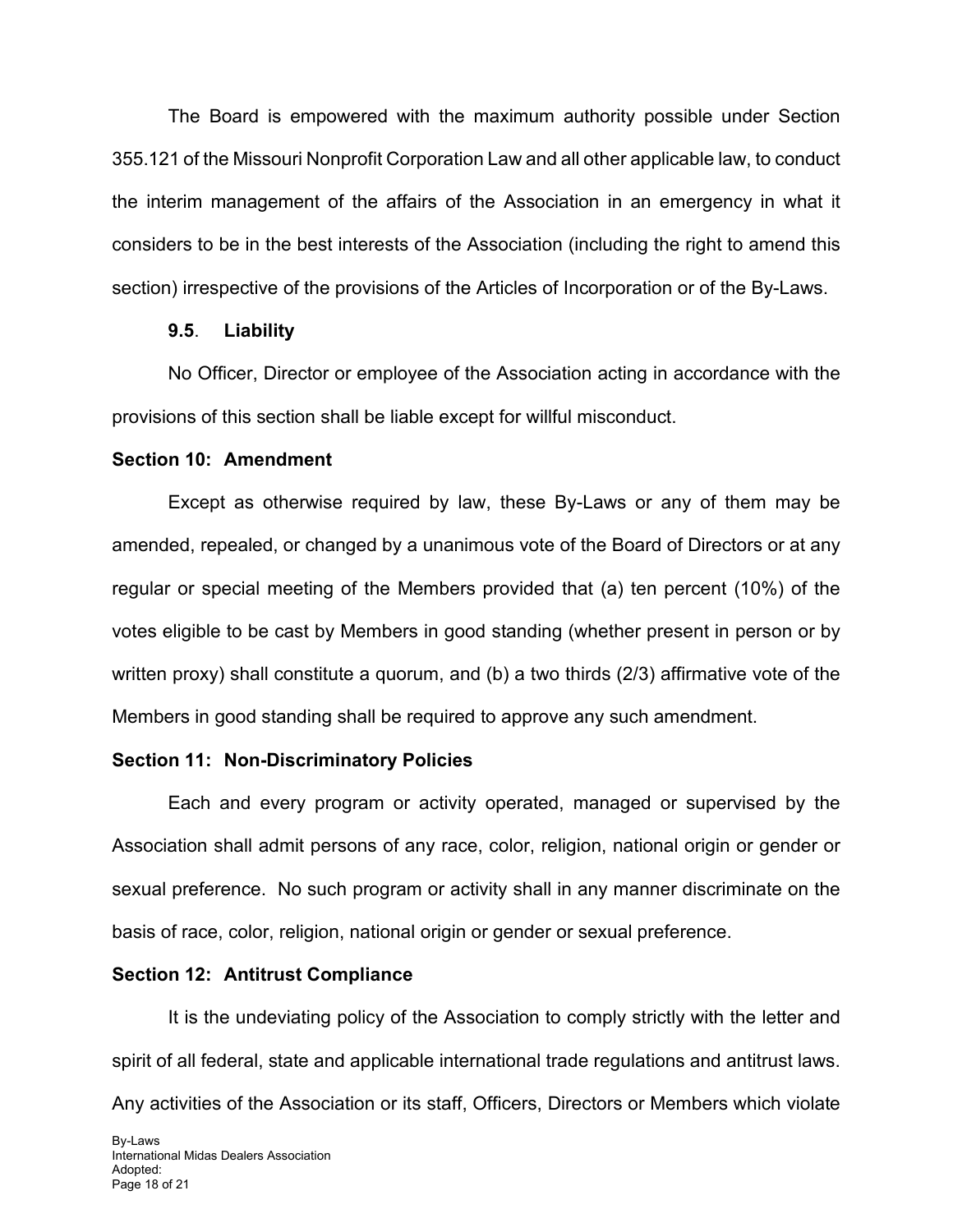their regulations and laws are detrimental to the interests of the Association and are unequivocally contrary to Association policy.

#### **Section 13: Indemnification of Directors, Officers, Employees and Other Agents**

**13.1 Right to Indemnification** The Association shall indemnify and reimburse out of the corporate funds any person (or the personal representative of any person) who at any time serves or shall have served as a Director, Officer, employee or other agent of the Association, whether or not in office at the time, from any debt, liability or obligation to which he or she may be or become subject by reason of such service, and against and for any and all expenses necessarily incurred in connection with the defense or reasonable settlement of any legal or administrative proceedings to which he or she is made a party by reason of such service, except with respect to any matter as to which he or she shall have been adjudicated in any proceeding not to have acted in good faith in the reasonable belief that his or her action was in the best interest of the Association. In effecting such indemnity and reimbursement, the Association may enter into such agreements and direct the officers of the Association to make such payment or payments and take such other action (including employment of counsel to defend against such claims and liabilities) as may in their judgment be reasonably necessary or desirable. Such indemnification or reimbursement shall not be deemed to exclude any other rights or privileges to which such person may be entitled. It is the intent of the Association to indemnify its Officers and Directors to the full extent permitted by Sections 355.461 and 355.471 of the Missouri Nonprofit Corporation Law.

## **13.2 Indemnification in Advance of Final Disposition of Action**

Indemnification of the persons specified in Section 13.1 may include payment by the Association of expenses incurred in defending a civil or administrative proceeding in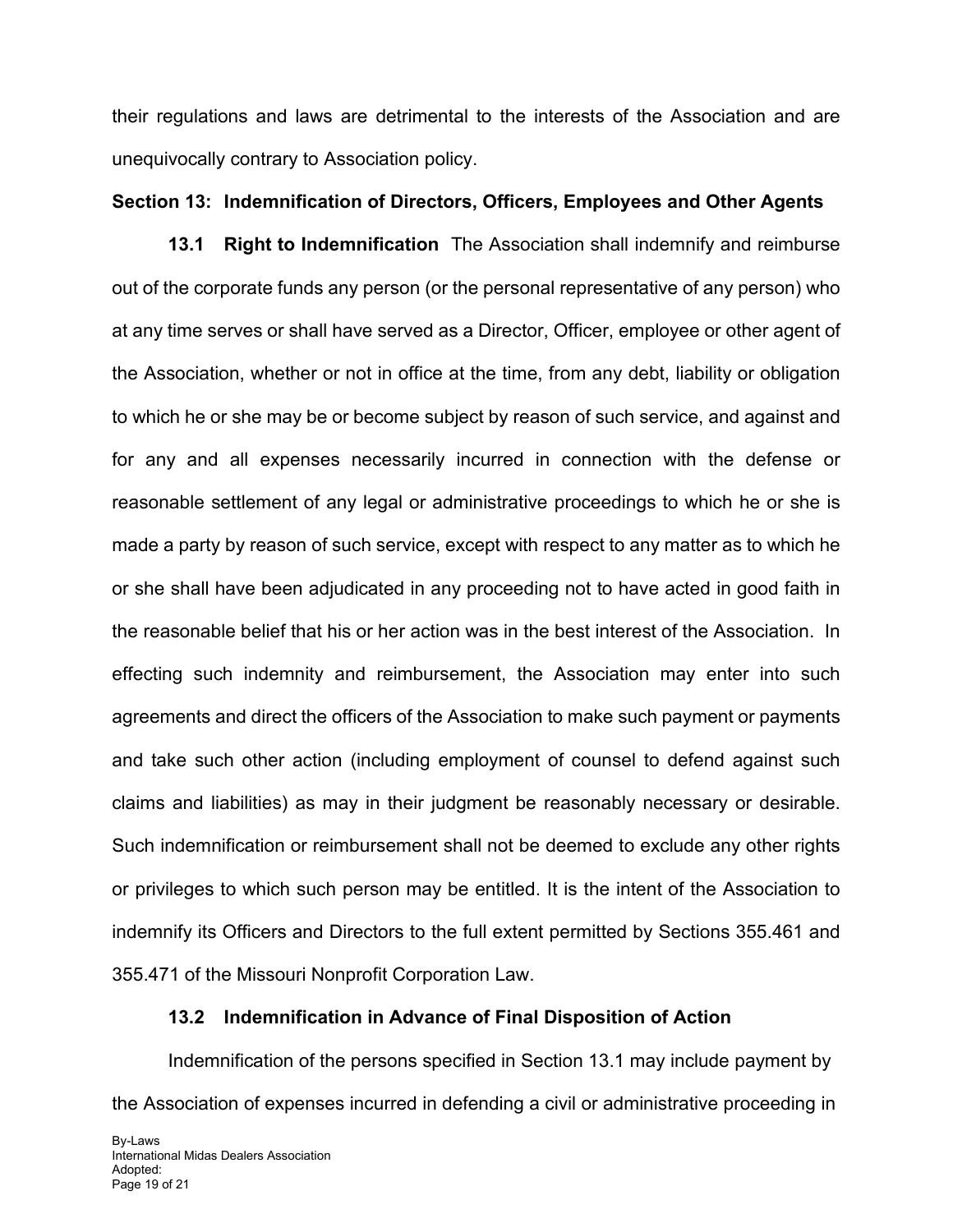advance of the final disposition of such action.

**13.3 Insurance** The Association shall have the power to purchase and maintain insurance on behalf of any person who is or was a Director, Officer, employee or other agent of the Association, or is or was serving at the request of the Association as a Director, Officer, employee or other agent of another organization in which it has an interest, against any liability incurred by him or her in such capacity, or arising out of his or her status as such, whether or not the Association would have the power to indemnify him or her against such liability.

## **Attachment A**

## **Obligations of Officers and Directors**

- 1. **Conflict of Interest Transactions.** No Director or Officer shall engage a conflict of interest transaction, as defined in the Missouri Nonprofit Corporation Law Section 355.416.1, without the express and advance consent of a majority of the Directors who have no direct or indirect interest in the transaction.
- 2. **Duty of Care.** Directors are required to act reasonably and with honesty, diligence, informed judgment and common sense.
- 3. **Duty of Loyalty.** Directors are required to exercise their responsibilities as a Director at all times acting in the best interest of the Association, and not based on any individual self-interest.
- 4. **Duty of Diligence.** Directors are required to attend to all scheduled meetings and conference calls, to communicate regularly with Members in his or her Region, use best efforts to recruit and retain Members in the Association, and to generally be informed about the business and activities of the Association.
- 5. **Authority of Directors.** No single Director has the authority to bind the Association to any expense or commitment without the approval of the Board. In addition, no single Director. has the authority to make public statements concerning the Association or its activities without the approval of the Board.
- 6. **Confidentiality.** Directors shall treat all proprietary and nonpublic information